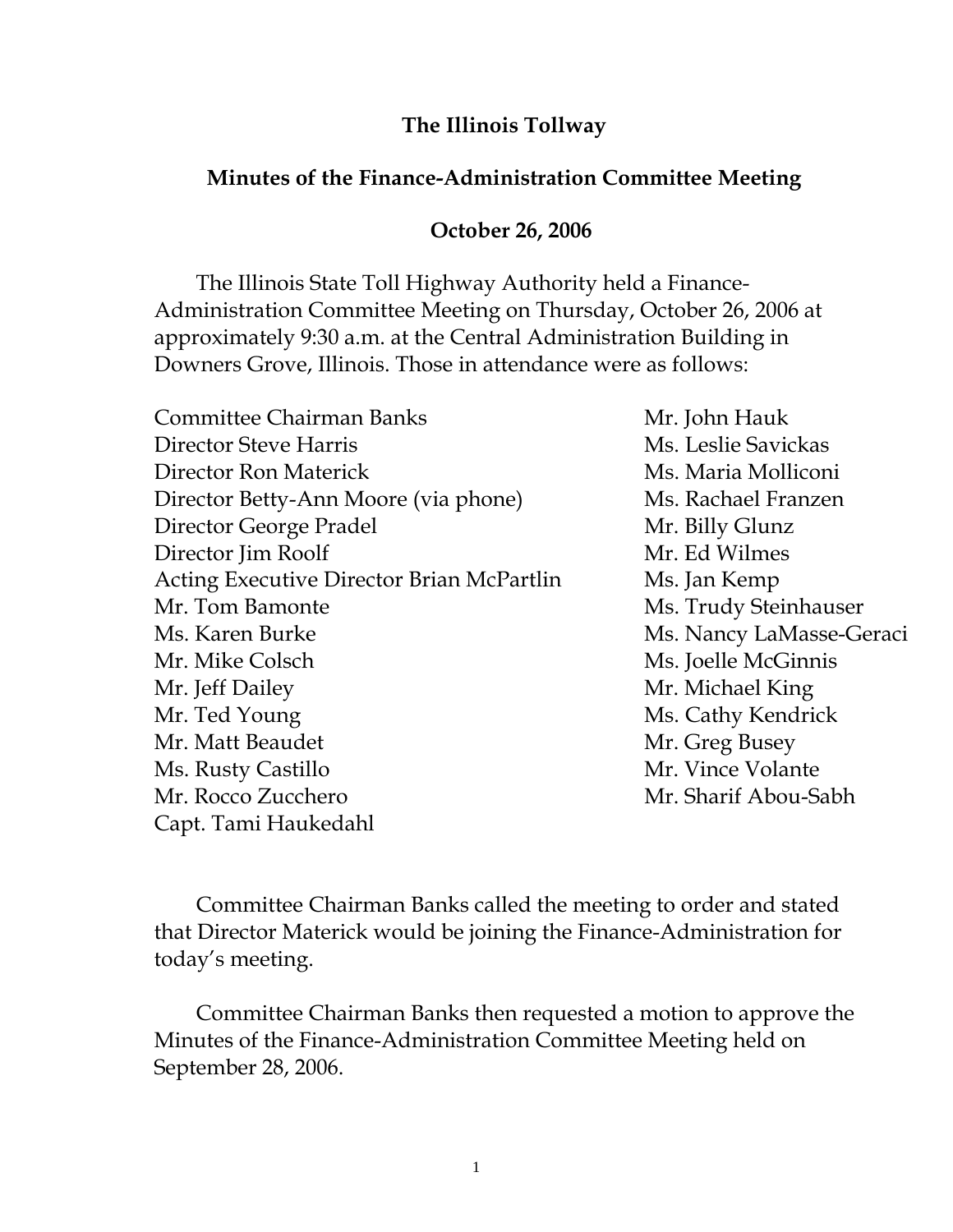Director Harris moved for approval; seconded by Director Moore. Finance-Administration Committee Meeting October 26, 2006 Page Two

Committee Chairman Banks called for a voice vote, and there being "Ayes" and no "Nays", declared the motion carried.

Committee Chairman Banks then called on the Acting Executive Director. Mr. Brian McPartlin explained the Mr. Mike Colsch would be giving an overview of the 2007 tentative budget and, as done in the past, the Tollway would be hosting budget hearings next month.

Mr. Colsch then presented the 2007 Tentative Budget for approval. A copy of the presentation is attached.

After discussion, Committee Chairman Banks called for a motion approving said budget for the Consent Agenda. Director Harris moved to approve; seconded by Director Moore.

Committee Chairman Banks called for a voice vote, and there being "Ayes" and no "Nays", declared the motion carried.

Committee Chairman Banks then called on the Chief of Procurement. Ms. Rusty Castillo requested approval of the Award of Contract 06-0157 to Tepper Electric Supply for Luminaires and Components in the amount of \$110,000.00 and the Award of Contract 06-0139 to US Floor Corporation for the Resurfacing of the Money Room Floor, in the amount of \$42,302.30.

Committee Chairman Banks called for a motion approving said awards. Director Materick moved for approval; seconded by Director Moore.

Committee Chairman Banks called for a voice vote, and there being "Ayes" and no "Nays", declared the motion carried.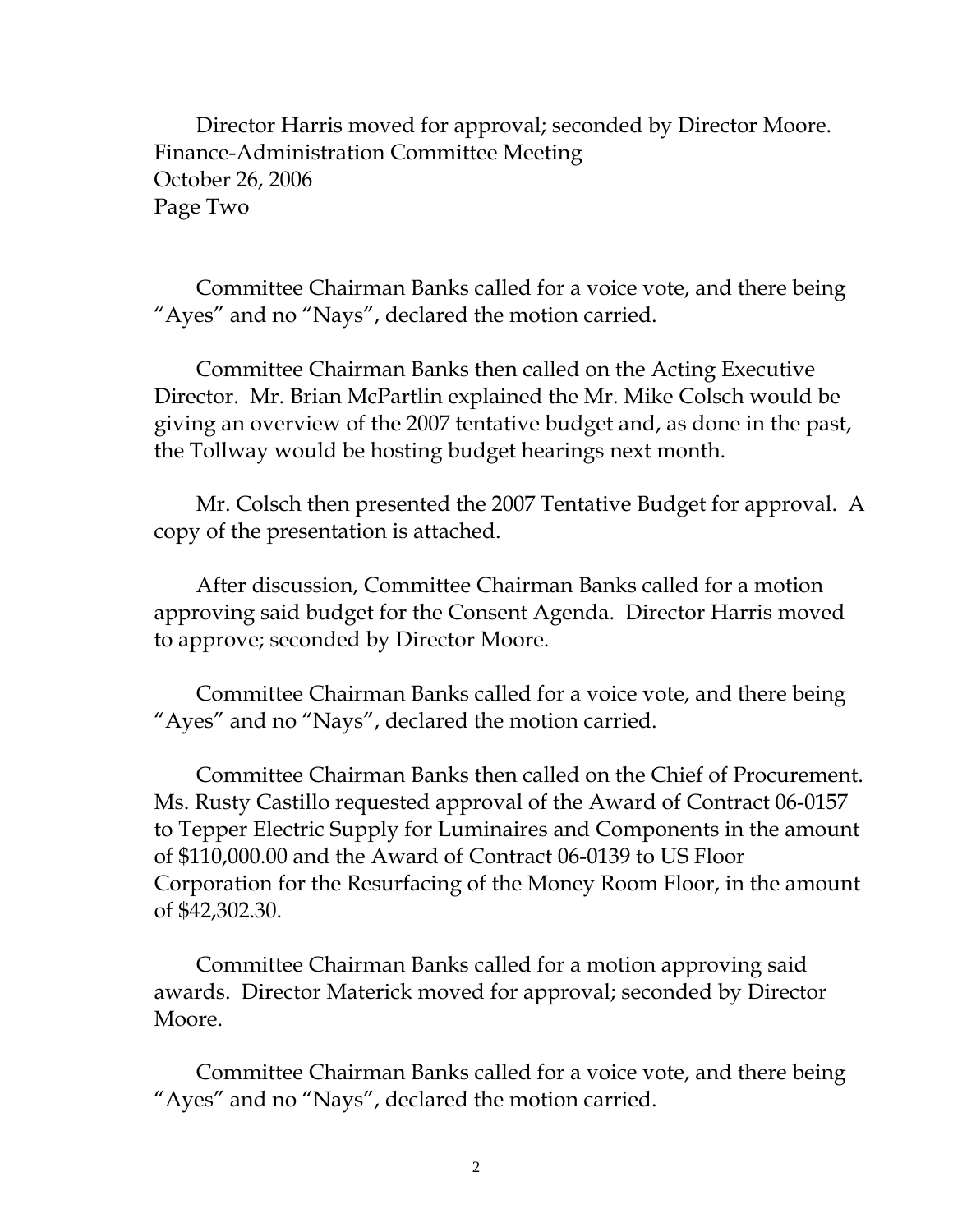Finance-Administration Committee Meeting October 26, 2006 Page Three

 Ms. Castillo then requested approval of the Renewal of Contract 05- 0070 to Bott's Welding & Truck Service; Service Spring Company, Incorporated; B & W Truck Repair, Incorporated; and Spring Align of Palatine, Incorporated, for Spring Repair, from \$17,500.00 by \$14,000.00 to \$31,500.00.

 Committee Chairman Banks called for a motion approving said renewal. Director Moore moved for approval; seconded by Director Harris.

 Committee Chairman Banks called for a voice vote, and there being "Ayes" and no "Nays", declared the motion carried.

 Ms. Castillo then requested approval of a Dollar Limit Increase and Extension of Contract 04-6571 to Stewart Title Company of Illinois and Wheatland Title Guaranty Company for Title Insurance Services, from \$351,286.00 by \$100,000.00 to \$451,286.00. The revised expiration date will be March 31, 2007.

 Committee Chairman Banks called for a motion approving said increase and extension of Contract 04-6571. Director Moore moved for approval; seconded by Director Materick.

 Committee Chairman Banks called for a voice vote, and there being "Ayes" and no "Nays", declared the motion carried.

 Committee Chairman Banks then called on the General Counsel. Mr. Tom Bamonte requested approval to assume TransCore's existing call center real estate lease and the approval of a Workers Compensation Settlement Agreement with Luis Gavino.